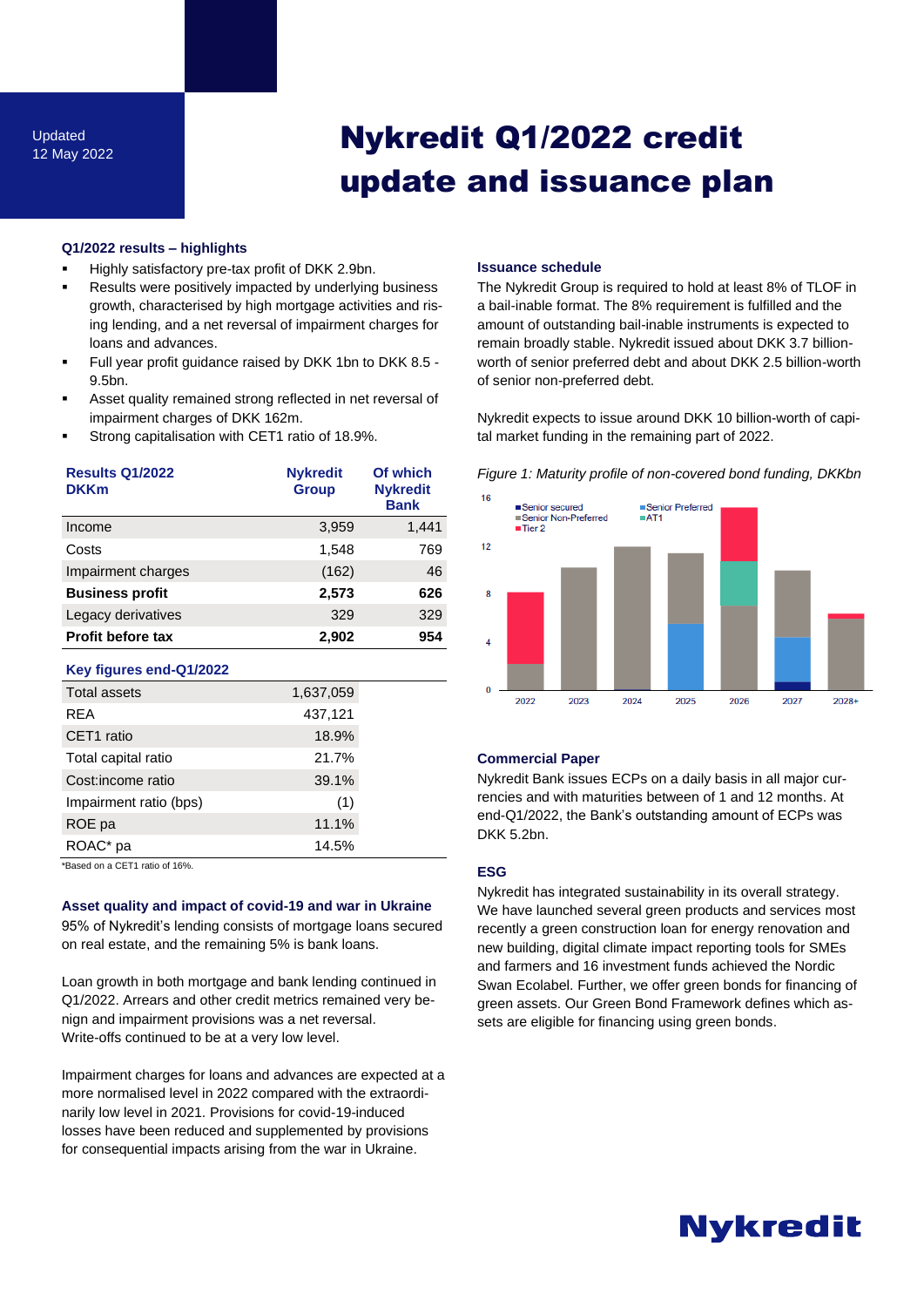# **Nvkredit**

#### **About Nykredit**

Nykredit is Denmark's largest credit provider, offering costumers full-service banking solutions with a predominant focus on prime mortgage lending.

Due to its status as the leading mortgage lender with a market share of 44% of total Danish mortgage lending, Nykredit is a Danish Other Systemically Important Institution (O-SII).

By law, all mortgage lending must be funded by issuance of covered bonds, and Nykredit is Europe's largest issuer of covered bonds backed by mortgages. At end-Q1/2022 the Nykredit Group had an outstanding amount of covered bonds of DKK 1,323bn.

Covered bonds are issued on a daily basis to fund mortgage lending. The bonds are sold via a group of primary dealers in Denmark, including Nykredit Markets.

The Nykredit Group offers a wide range of other banking services via Nykredit Bank. The Bank offers asset management services and activities relating to debt capital markets and fixed income products.

## **Group structure**

Nykredit is a financial mutual, and 79% of the Group is owned by Forenet Kredit, an association of customers. 17% of the Group is owned by a group of five Danish pension funds, while the remaining 4% is owned by other shareholders.

Nykredit Realkredit, a mortgage lender, is the operational parent company. Nykredit Realkredit is the issuer of covered bonds as well as other debt and capital instruments. Commercial paper is issued by Nykredit Bank.

Nykredit Bank is a core subsidiary of Nykredit Realkredit, and the credit ratings of Nykredit Bank are therefore aligned with the ratings of its parent.

| <b>Credit ratings</b> | Long term    | <b>Short term</b> |
|-----------------------|--------------|-------------------|
| <b>S&amp;P Global</b> | $A+$         | $A-1$             |
| <b>FitchRatings</b>   | А            | F1                |
| <b>ESG ratings</b>    | <b>Score</b> |                   |
| <b>MSCI</b>           | AA           |                   |
| <b>SUSTAINALYTICS</b> | Low Risk     |                   |
|                       | А-           |                   |



## **Capital position**

The CET1 ratio amounts to 18,9% at end-Q1/2022, which is some 300 bps above Nykredit's capital policy target.

In March 2022 distributed dividend of DKK 4.35 bn for 2021 to our shareholders.

Nykredit has already reserved CET1 capital for Basel IV and a potential business cycle downturn.



The CET1 target applies to 2022. The Systemic Risk Buffer (SRB) is currently 0%

# **More information**

Q1 Interim Report 2022 can be found [here,](https://www.nykredit.com/siteassets/ir/files/financial-reporting/financial-reports/nykredit/2022/nykredit_group_q1_22_2022-05-05_en.pdf) and the latest investor presentation is available [here.](https://www.nykredit.com/siteassets/ir/files/presentations/debt/debt-investor-presentation_may_2022.pdf)

Morten Bækmand Nielsen Nation Hanne Søgaard Foss Sammen Borg Hialager Halager

[Investor\\_relations@nykredit.dk](mailto:Investor_relations@nykredit.dk) [www.nykredit.com/ir](file:///C:/Users/mobn/AppData/Roaming/Microsoft/Word/www.nykredit.com/ir)

Tel. +45 44 55 15 21 Tel. +45 44 55 12 36 Tel. +45 44 55 15 02

Head of Investor Relations **Investor Relations Manager** Investor Relations Manager **Investor Relations Manager** 

2